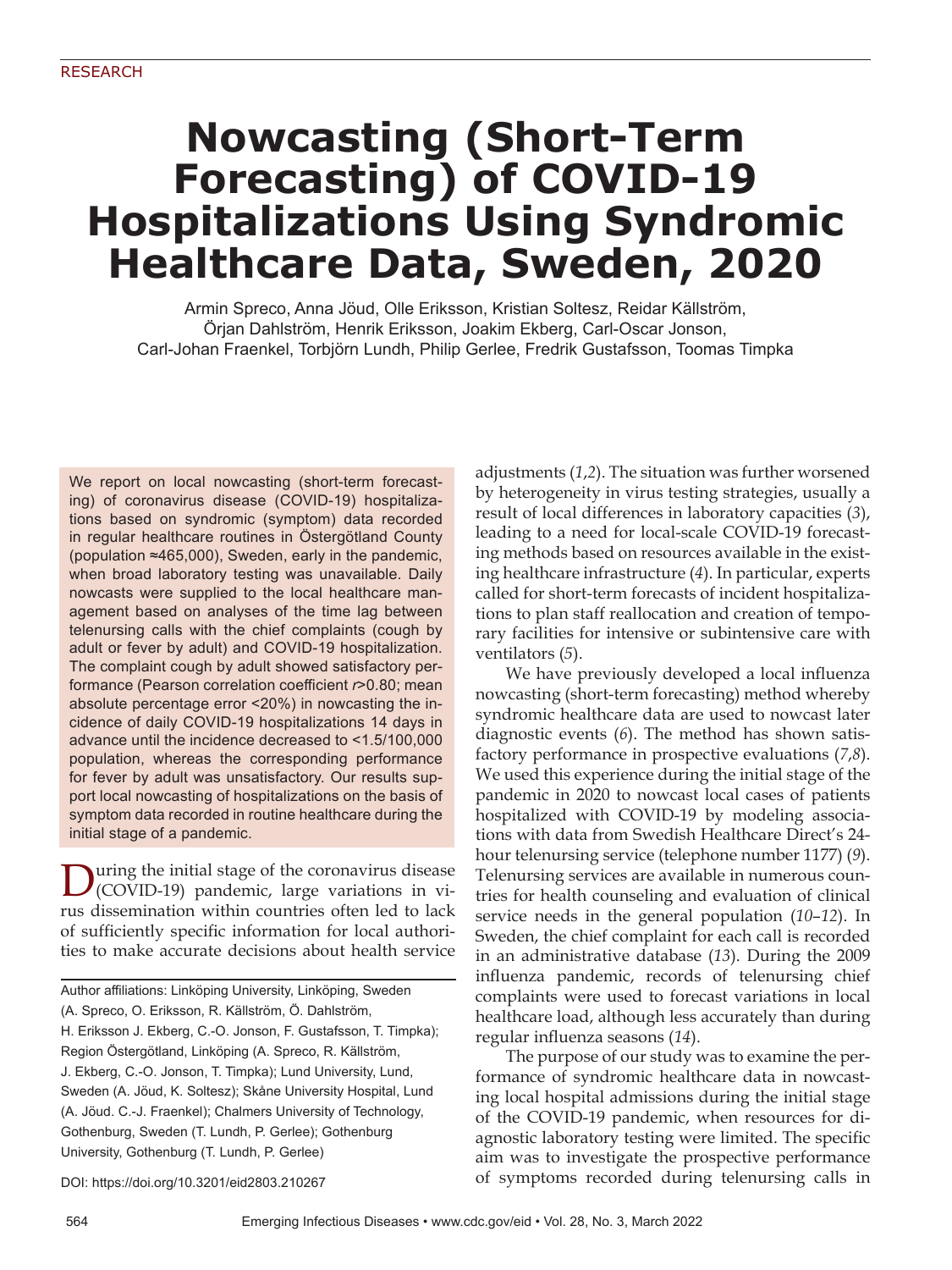nowcasting daily cases of patients hospitalized with COVID-19 during March–June 2020 in Östergötland County, Sweden (population ≈465,000). The Swedish Ethical Review Authority (dnr. 2020-03183) approved the study design. Because COVID-19 and influenza share characteristic symptoms, we interpreted the performance of the COVID-19 nowcasting using syndromic symptom data, taking into consideration parallel winter influenza activity in the county.

## **Methods**

We used prospective evaluation design; that is, we defined the COVID-19 nowcasting procedure and the evaluation protocol before beginning to collect evaluation data. The management of Region Östergötland, the public (tax-financed) healthcare provider serving Östergötland County, used the daily nowcasts we created for planning resource allocation. Nowcasting of COVID-19 hospitalizations was based on the time lag from telenursing calls with selected chief complaints (Appendix, https://wwwnc.cdc.gov/EID/article/28/3/21-0267-App1.pdf); we retrieved nowcasting data from the countywide health information system managed by the healthcare provider (*15*). Because the COVID-19 pandemic reached the study county during an ongoing influenza season, we describe the progress of both local epidemics for comparison.

## **Data Sources**

Syndromic data were recorded from telenursing calls made by county residents to Swedish Healthcare Direct. Daily numbers of calls with chief complaints possibly associated with COVID-19 were retrieved from Hälsoläge, the national database, using the fixed-field terminology register service (*16*). The diagnostic data were collected from patients hospitalized with the International Classification of Diseases, 10th Revision (ICD-10), code U07.1 (COVID-19, virus identified). All patients hospitalized with suspected COVID-19 were given a PCR test for virus identification and diagnosis.

We retrieved daily numbers of patients diagnosed with laboratory-confirmed influenza (inpatient and outpatient) for February 20–June 30, 2020. For comparison, we also retrieved corresponding influenza and telenursing chief complaint data for the same period for each year during 2015–2019.

## **Nowcasting Procedure**

We began developing the local COVID-19 nowcasting procedure on February 20, 2020. During March 2–6, we examined peer-reviewed scientific reports

on COVID-19 symptoms to select telenursing chief complaints for the nowcasting, (*17–19*). The largest study retrieved, involving 1,099 patients from 30 provinces in China, reported fever (89%) and cough (68%) to be the most common symptoms, followed by fatigue (38%), shortness of breath (19%), and sore throat (14%) (*17*). The study also reported that hospitalized patients were almost exclusively adults. In the selection of corresponding telenursing chief complaints for use in nowcasting, we excluded unspecific symptoms of upper respiratory tract infection (fatigue and sore throat) and complaints expected to lead to a recommendation for immediate physical examination (shortness of breath). We chose the remaining telenursing chief complaints, cough by adult and fever by adult, as syndromic variables for use in the nowcasting of COVID-19 hospitalizations. We finalized the procedure on March 20.

## **Definition of Time Lag**

After consultations with local healthcare managers, we found that we needed short-term forecasts in the interval of 14–21 days for implementing adjustments of hospital resources. To select the time lag in the interval with the highest correlation (i.e. the highest Pearson correlation coefficient, *r*) between syndromic and hospital admission data, we performed analyses of time series data from the previous 4 weeks for each of the 2 syndromic variables, leading to 16 possible outcomes: 8 time lags of 14–21 days for each variable. To eliminate weekday effects, we smoothed all series by calculating a 7-day moving average. If correlations for time lags were equal, we chose the longest. To adjust for the higher daily numbers of telenursing calls compared with hospitalization cases, we multiplied the level for each of the 2 chief telenursing complaints by a ratio calculated by dividing the sum of hospitalizations during a 14-day period by the sum of telenursing calls (separately for each syndromic variable) over a previous 14-day interval at a time distance, chosen depending on the resulting best time lag. The length of the interval should be a multiple of 7 days to level out weekday effects and be about the same as the time lag. Therefore, we chose an interval of 14 days.

#### **Hospital Admission Nowcasting**

We created daily nowcasts and forwarded them to the healthcare management at Region Östergötland beginning March 22, 2020. We performed a new calculation of the correlation coefficient each nowcasting day and chose the time lag with the highest correlation for each of the 2 chief complaints for nowcasts.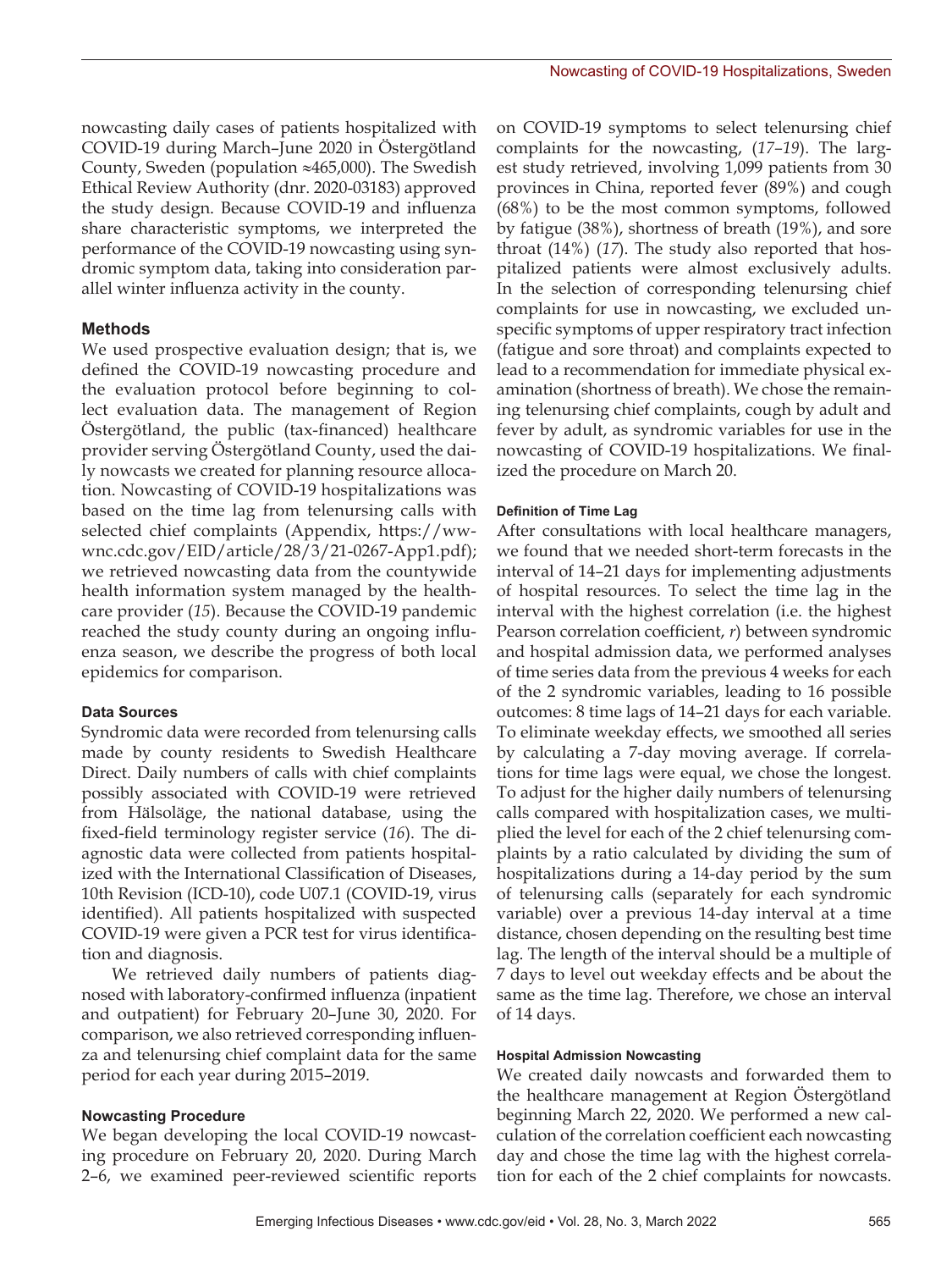## RESEARCH

We performed daily nowcasts of forthcoming hospitalizations for the period covered by the time lag between COVID-19 hospitalizations and telenursing calls for cough by adult and fever by adult throughout the study period (Appendix).

#### **Descriptive Analyses**

Because COVID-19 and influenza share symptoms (telenursing chief complaints), we examined the daily numbers of COVID-19 hospitalizations and cases of laboratory-confirmed influenza in Östergötland County (primary and hospital care) for the period February 20–June 30, 2020. We also descriptively analyzed the annual trends for this period in 2015–2019 for cases of laboratory-confirmed influenza and for the telenursing chief complaints cough by adult and fever by adult.

#### **Evaluation Procedure was defined**

We evaluated the nowcasting performance during March 22–June 30, 2020. We defined the evaluation protocol on March 20 and followed it without alteration throughout the evaluation period. We evaluated performance by calculating the correlation between trends in the selected telenursing calls and trends in later hospitalizations, and by determining the accuracy of the nowcasted incidence of daily hospitalizations. The outcome measures were the Pearson correlation coefficient between the telenursing and hospitalization data from the nowcasting date through the period covered by the time lag (denoted as  $r^{\text{FND}}$ ) and the mean absolute percentage error (MAPE) of the nowcasted hospitalization incidence. *r*<sup>FND</sup> can vary between −1 and 1 (where −1 is perfect negative correlation and 1 is perfect positive correlation). The lower limit for MAPE is 0; an upper limit does not exist. Before beginning data collection, we defined the limits for satisfactory nowcasting performance as  $r^{\text{FND}}$  >0.80 and MAPE <20%. We derived the limit for *r*FND from previous nowcasting studies (*20*) and determined the MAPE limit, following discussions with health service managers, on the basis of hospital resources in Sweden, which were overextended before the COVID-19 pandemic (on average, 103 patients occupied 100 administrative hospital bed units [*21*]).

## **Results**

#### **COVID-19 Pandemic**

Calls by Östergötland county residents to Swedish Healthcare Direct with the chief complaint of cough by adult peaked on March 21 (Figure 1, panel A). On

the same day, calls for the complaint fever by adult reached a plateau that lasted for ≈2 weeks (until April 3) (Figure 1, panel A).

The first hospitalization in Östergötland County for COVID-19 occurred on March 8, 2020. At the start of the evaluation period on March 22, the daily hospitalization incidence was 1.8 patients/100,000 population; peak incidence (4.9 patients/day/100,000 population) was reached on April 2 (Table; Figure 1, panel B). In mid-May, the daily incidence had declined to <1.5 hospitalizations/100,000 population; it was 0.6 hospitalizations/100,000 population on June 30, the end of the study period.

## **Influenza Season**

The daily incidence of patients with laboratory-confirmed influenza peaked on March 10 (Figure 1, panel C). The recorded incidence decreased thereafter to a level that was notably below the 5-year historical trend. Calls to Swedish Healthcare Direct for the chief complaints cough by adult and fever by adult did not show a corresponding decrease in March 2020 (Figure 1, panel A). The comparative display of the historical trends from the previous 5-year period for these chief complaints showed that the levels usually increased throughout the month of March (Figure 1, panels D, E).

#### **Nowcasting Performance**

The selected optimal time lag for both the cough by adult and fever by adult variables was 14 days throughout the study period, except for cough by adult during March 26–28, when the time lag was 15 or 16 days (Video, https://wwwnc.cdc.gov/EID/ article/23/3/21-0267-V1.htm). During the ascending stage of the first wave of the pandemic (March 22– April 4), as hospitalizations increased (Figure 2, panel A),  $r^{\text{FND}}$  for the Swedish Healthcare Direct chief complaint cough by adult was satisfactory (0.86–0.98), and MAPE decreased rapidly to a satisfactory level (from 28% to 3%) (Table; Figure 2, panels B, C; Video). *r*FND for the chief complaint fever by adult decreased during this period to −0.63, and MAPE was mostly unsatisfactory (14%–47%). At the peak of the wave, with a daily hospitalization incidence >2.5/100,000 population (April 5–25),  $r^{\text{FND}}$  (0.74–0.97) and MAPE (4%−9%) remained satisfactory for cough by adult. For fever by adult,  $r^{\text{FND}}$  (-0.63 to 0.95) and MAPE (14%–52%) stayed at unsatisfactory levels. During the descending stage,  $r^{\text{FND}}$  and MAPE for cough by adult remained satisfactory until hospitalizations declined. When the daily hospitalizations decreased to  $\leq$ 1.5/100,000 population in mid-May,  $r^{\text{FND}}$  and MAPE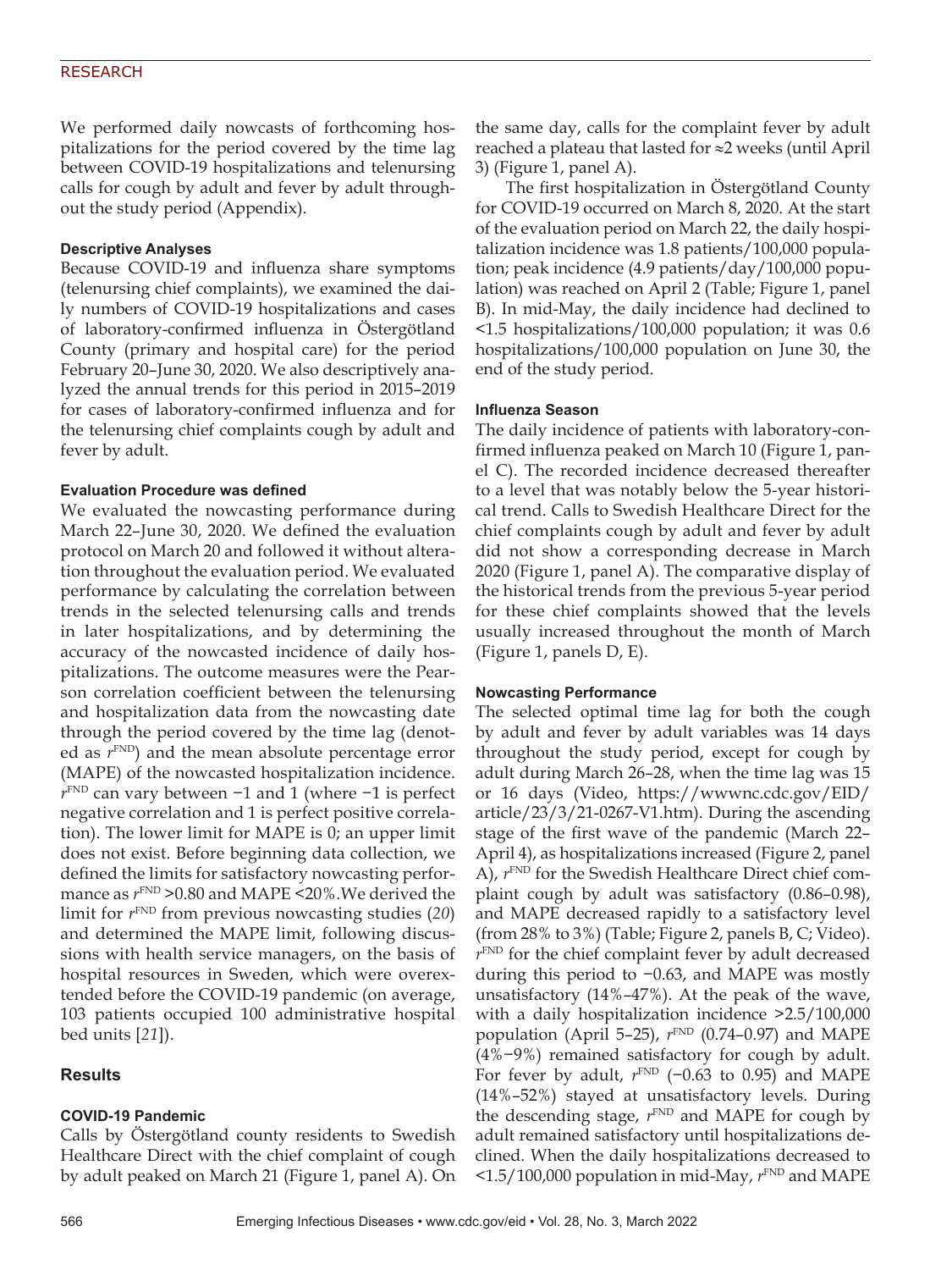indicated unsatisfactory performances for both syndromic indicators (Table; Figure 2).

## **Discussion**

This study examined the performance of syndromic healthcare data (symptoms reported during telenursing calls) in nowcasting local hospital loads during the initial stage of the COVID-19 pandemic when resources for diagnostic laboratory testing were limited. We found that the telenursing chief complaint cough by adult accurately (*r*FND 0.74–0.98; MAPE <10%) nowcasted local hospital loads  $\geq$ 14 days in advance during periods with intense local dissemination of COVID-19 (corresponding to >2.5 hospitalizations/ day/100,000 population) and continued to provide reliable nowcasts until the intensity decreased to <1.5 hospitalizations/day/100,000 population.

Although fever is a characteristic COVID-19 symptom, the performance of the Swedish Healthcare Direct chief complaint fever by adult in nowcasting was less satisfactory. This observation could be cause by the co-circulation of influenza virus strains and severe acute respiratory syndrome coronavirus 2 (SARS-CoV-2); fever by adult was recorded as a chief complaint from telenursing calls resulting from both influenza infection and COVID-19 (*22*). Even though cough was also a representative symptom for influenza, it appeared to be more uniquely recorded as the chief complaint from telenursing calls for COVID-19. We also observed that the incidence of patients with a laboratory-confirmed diagnosis of influenza peaked on March 10, just before the COVID-19 pandemic reached Östergötland County, and thereafter decreased to a level notably below the 5-year historical trend. It is unclear whether this decrease in the recorded incidence of influenza represents a true decline in infections or due to changes in healthcareseeking behaviors (*23*). These observations suggest that COVID-19 nowcasting based on symptom data should be performed with caution during periods in which SARS-CoV-2 is co-circulating with influenza and other respiratory viruses.

Poor forecasting reliability during the first wave of the COVID-19 pandemic led to demands on investments in developing task-specific models and quality data collection (*24*,*25*). One explanation for the satisfactory local nowcasting performance we observed is the rapid and stable access to syndromic and diagnostic data throughout the emerging first wave of the pandemic. Most methods for COVID-19 nowcasting have used diagnostic data to model the near-future progress (typically 2–6 days) of the corresponding events (*26*); A. Altmejd, et al., unpub. data, https://arxiv.org/

pdf/2006.06840.pdf). In contrast to such autoregressive models, we used a separate syndromic data source to nowcast COVID-19 hospitalizations 14–21 days in advance. This time lag to hospitalizations was needed to rearrange the local healthcare organization to care for patients with COVID-19 while minimizing collateral effects on other patient groups. We collected the syndromic and diagnostic data used for the nowcasting from a regular health information system (*15*) and



**Figure 1.** Daily incidence of telenursing calls for 2 chief complaints, COVID-19 hospitalizations, and laboratory-confirmed influenza plus reference data from before the COVID-19 pandemic, Östergötland County, Sweden. A) Telenursing calls per 100,000 population for chief complaints of cough by adult (blue line) and fever by adult (red line), February 20–June 30, 2020. B) COVID-19 hospitalizations per 100,000 population, February 20–June 30, 2020. C) Cases of laboratory-confirmed influenza per 100,000 population February 20–June 30, 2020 (black line). Light gray line indicates the average for cases of laboratoryconfirmed influenza in 2015–2019; dark gray shaded area is the corresponding range. D) Telenursing calls per 100,000 population for the chief complaint cough by adult in 2015–2019 (light grey line) with corresponding range (dark grey shaded area). E) Telenursing calls per 100,000 population for the chief complaint fever by adult in 2015–2019 (light grey line) with corresponding range (dark grey shaded area).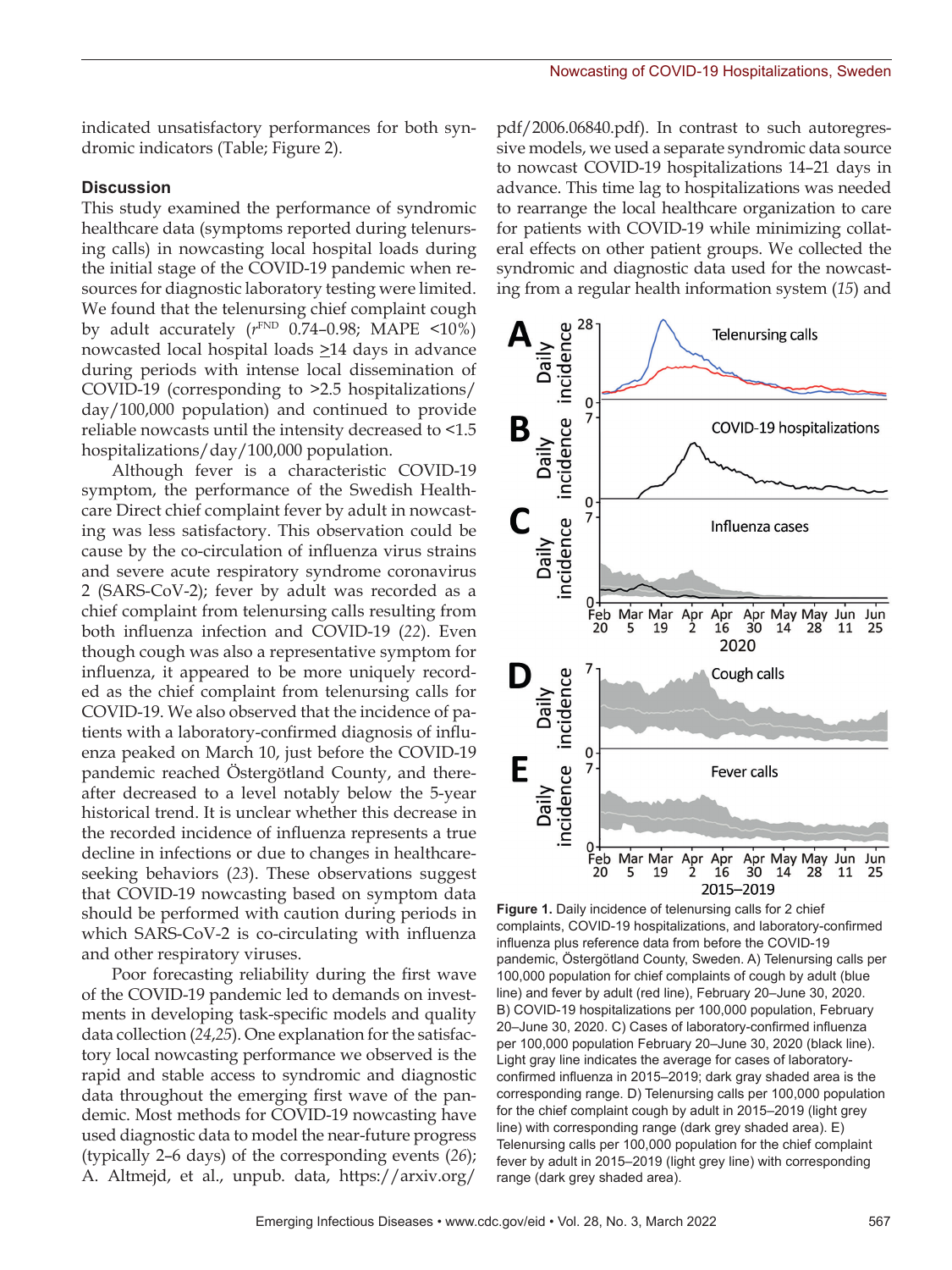## RESEARCH

|                                  | Hospitalizations/day/ | Cough by adult     |             | Fever by adult     |             |
|----------------------------------|-----------------------|--------------------|-------------|--------------------|-------------|
| Nowcasting dates                 | 100,000 population    | <b>FND</b>         | <b>MAPE</b> | <b>FND</b>         | <b>MAPE</b> |
| Week 1 (Mar 22-28)               | $1.8 - 3.4$           | $0.86 - 0.97$      | $9 - 28$    | $0.01 - 0.99$      | $14 - 20$   |
| Week 2 (Mar 29-Apr 4)            | $3.4 - 4.9$           | $0.93 - 0.98$      | $3 - 5$     | $-0.63$ to $-0.32$ | $17 - 47$   |
| Week 3 (Apr 5-11) <sup>+</sup>   | $3.2 - 4.5$           | $0.89 - 0.95$      | $4 - 6$     | $-0.20$ to 0.79    | $39 - 52$   |
| Week 4 (Apr 12-18)               | $2.6 - 3.2$           | $0.92 - 0.97$      | $4 - 6$     | $0.87 - 0.95$      | $16 - 45$   |
| Week 5 (Apr 19-25)               | $2.1 - 2.6$           | $0.74 - 0.94$      | $6 - 9$     | $0.70 - 0.93$      | $15 - 21$   |
| Week 6 (Apr 26-May 2)            | $1.4 - 2.1$           | $0.46 - 0.73$      | $10 - 13$   | $0.58 - 0.73$      | $9 - 13$    |
| Week 7 (May 3-9)                 | $1.4 - 1.6$           | $0.64 - 0.91$      | $7 - 13$    | $0.65 - 0.82$      | $8 - 11$    |
| Week 8 (May 10-16)               | $1.1 - 1.5$           | $0.53 - 0.74$      | $8 - 17$    | $0.45 - 0.65$      | $9 - 11$    |
| Week 9 (May 17-23)               | $0.9 - 1.1$           | $-0.28$ to 0.57    | $19 - 41$   | $-0.08$ to 0.44    | $9 - 14$    |
| Week 10 (May 24-30)              | $0.9 - 1.1$           | $-0.87$ to $-0.46$ | $38 - 47$   | $-0.57$ to $-0.16$ | $14 - 18$   |
| Week 11 (May 31-Jun 6)           | $0.8 - 1.1$           | $-0.86$ to $-0.26$ | $19 - 32$   | $-0.90$ to 0.63    | $17 - 28$   |
| Week 12 (Jun 7-13)               | $0.8 - 1.0$           | $-0.03$ to 0.48    | $29 - 55$   | $0.74 - 0.78$      | $21 - 34$   |
| Week 13 (Jun 14-20)              | $0.6 - 1.0$           | $-0.41$ to 0.36    | $17 - 48$   | $-0.53$ to $0.60$  | $12 - 32$   |
| Week 14 (Jun 21-27)              | $0.5 - 0.7$           | $-0.20$ to 0.58    | $15 - 28$   | $0.13 - 0.78$      | $10 - 23$   |
| Week 15 (Jun 28-30) <sup>±</sup> | $0.6 - 0.7$           | 0.42 to 0.50       | 24 to 25    | 0.66 to 0.70       | $20 - 22$   |

**Table.** Weekly nowcasting performance for 2 syndromic variables in the first wave of the coronavirus pandemic, Östergötland County, Sweden, 2020\*

\*MAPE, mean absolute percentage error; *r* FND, Pearson correlation coefficient between the telenursing and hospitalization data from the nowcasting date through the period covered by the time lag.

†Includes local peak of the first pandemic wave.

‡Only 3 days because it is the end of the study period.

analyzed the data using experiences from nowcasting the 2009 influenza pandemic and subsequent winter influenza seasons (*6*,*14*,*27*). The syndromic data were recorded by telenurses specially trained in assessment of adults and children who experienced infectiousdisease symptoms (*13*). At the time of the outbreak of COVID-19 in Sweden (February 2020), telenursing had evolved from a triage practice within primary care (*28*– *31*) into a key resource in healthcare provision staffed by experienced nursing professionals (*9*). The diagnostic data we used for the nowcasting in this study were recorded using standardized coding routines (*32*) by physicians with clinical responsibility for patients hospitalized with COVID-19.

Syndromic symptom data have been used for several purposes in the early response to the COVID-19 pandemic. Using web-based data collection from the general public, the EPICOVID19 study in Italy found a strong association between olfactory and taste symptoms and laboratory-confirmed COVID-19 (*33*). Loss of smell and taste have also been reported as a characteristic COVID-19 symptom from similar research in



**Figure 2.** Local nowcasting performance in Östergötland County, Sweden, during the first wave of coronavirus disease (COVID-19), March 22–June 30, 2020. A) Weekly average of daily incidence of COVID-19, hospitalizations/week/100,000 population. The horizontal line indicates lowest incidence for reliable predictions (1.5 daily hospitalizations/100,000 population). B) Weekly average of daily correlation between telenursing data and COVID-19 hospitalizations from the nowcasting date through the period covered by the time lag for cough by adult (blue line) and fever by adult (red line). C) Weekly average of daily MAPE per week for cough by adult (blue line) and fever by adult (red line). MAPE, mean absolute percentage error.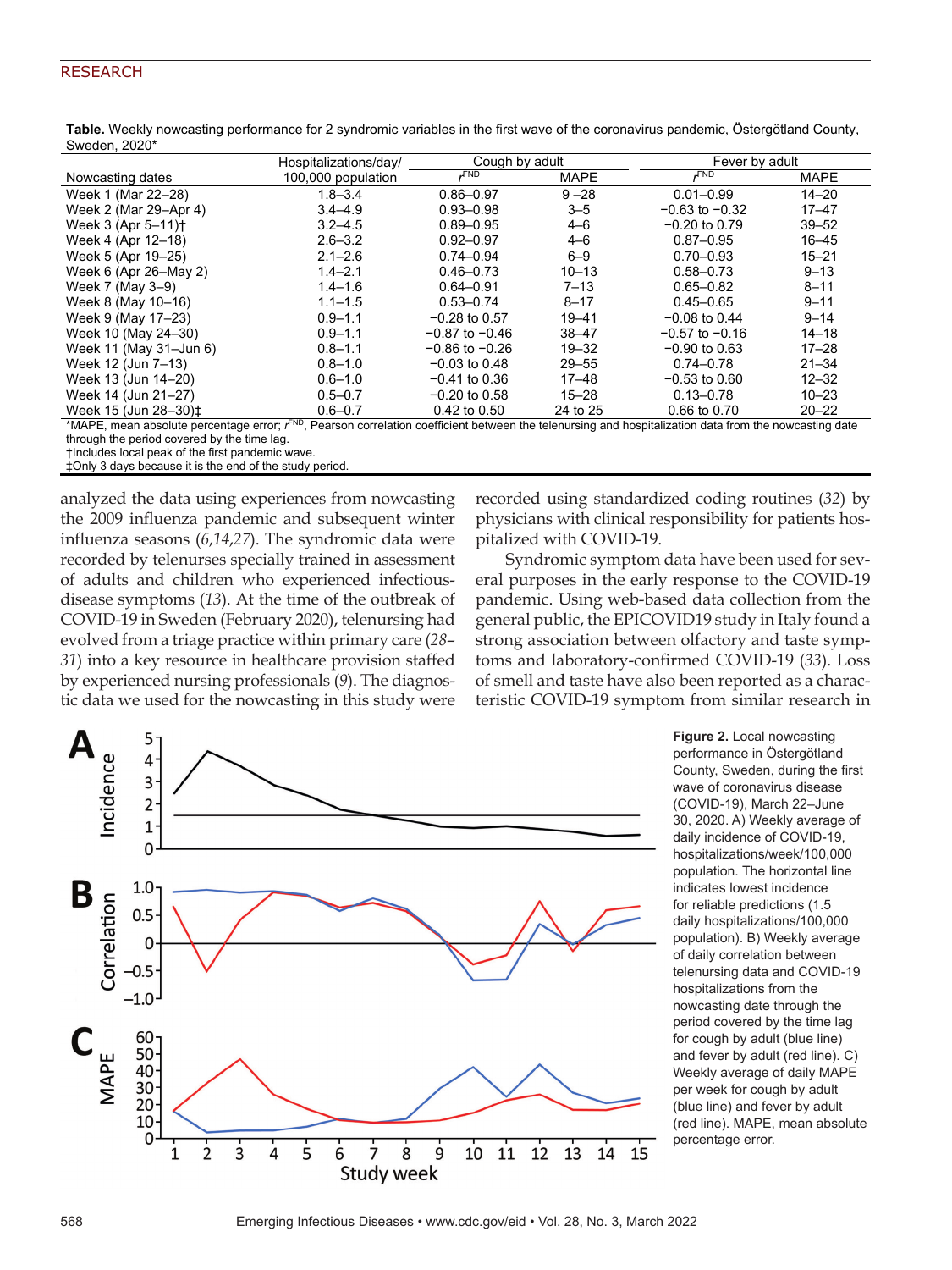the United Kingdom and the United States (*34*), Italy (*35*), and France (*36*). These symptom-tracking studies have provided important insights into the spectrum of COVID-19 symptoms, the rate of these symptoms in nonhospitalized persons, and the natural history of the infection. Nonetheless, for local nowcasting of hospital admissions during the early stages of a pandemic, rapid initiation of data collection and representative population coverage are required. Studies conducted in April and May 2020 showed that willingness to use a mobile application to support COVID-19 surveillance was 55%–70% in countries such as the United States, Switzerland, and Italy (*37*). However, by November 2020, the use of such mobile applications was still limited in nations where governments had promoted their development and dissemination; for example, 26% in Australia, 13% in Italy, and 2% in France (*38*). These proportions indicate that achievement of representative population coverage and continuity in data collection are challenging for COVID-19 forecasting using mobile applications. One reason for the low use of mobile applications is that legal and confidentiality issues have not been resolved for data collection from personal Internet devices in public health practice (*39*). Our nowcasting approach used trends in routinely recorded healthcare data for short-term forecasts of hospitalization cases. The approach did not require data normally unavailable for local healthcare providers and did thereby allow early initiation of nowcasting to support the local healthcare managers in their decision making.

The aim of this study was to assess hospital admission nowcasting during the early pandemic stage when broad laboratory testing still was unavailable. The syndromic variables (telenursing chief complaint codes) were thus determined in mid-March 2020 based on the information available. A limitation of the study is that it is possible that later selection of codes would have influenced the nowcasting outcomes. Also, use of individual-level telenursing data and sociodemographic data may have enabled detailed detection of municipality-level clusters during the initial stage of a pandemic. However, reports of variations in telenursing outreach and use across geographic areas and population groups, for example, among immigrants and the elderly (*12*,*40*), imply that further studies are needed to establish whether a more detailed version of our nowcasting procedure would be suitable for more specific early detection. Moreover, the outcome measures used in the study may not cover all aspects of healthcare load during pandemics. The coefficient  $r^{\text{FND}}$  shows correspondences between the nowcasted and observed series of hospitalization

incidences over time, and MAPE displays how much the nowcasted incidences deviated as a percentage from the observed incidences. In future studies of CO-VID-19 hospitalizations, nowcasting the prevalence of hospitalized patients can be considered, which will require considering the length of hospital stay for different categories of COVID-19 patients. Moreover, the study did not use accuracy metrics such as uncertainty bounds around the point predictions because the public health practitioners did not request such bounds. It would have been possible to change the evaluation metrics afterwards, but doing so would have neutralized the prospective evaluation design. In the future, the nowcasting method can be further developed by including uncertainty bounds or probability estimates (*41*). The current approach has at least 2 uncertainties that can be quantified; uncertainty about how many persons with symptoms call the telenursing service, and uncertainty about the proportion of calls for a specific chief complaint that is constituted by COVID-19 cases. Finally, the nowcasting method was intended for use during the initial stage of a pandemic when broad laboratory testing is unavailable. The results are mainly generalizable to other early pandemic settings in which comparable infrastructural resources are available. Generalization of our results and application of the nowcasting method to later pandemic phases, when population-level laboratory testing is available, warrants more research.

We conclude that symptom data regularly recorded in healthcare can be used for local nowcasting of hospital loads during the initial stage of a pandemic when broad laboratory testing still is unavailable. The telenursing chief complaint cough by adult displayed satisfactory nowcasting performance during initial pandemic periods with high community dissemination of COVID-19 (>1.5 hospitalization cases/ day/100,000 population). The study also indicates that symptom data should be used with caution for pandemic nowcasting when the novel virus is co-circulating with competing viruses. Our results support local nowcasting of hospitalizations on the basis of regularly recorded syndromic data during the initial stage of a pandemic.

This study was supported by grants from the Swedish Civil Contingencies Agency (grant no. 2010-2788), the Swedish Research Council (grant no. 2021-05608), ALF grants from Region Östergötland (dnr. 936190), and by grants from the Research Council of Southeast Sweden (grant no. FORSS-940915). The funders had no role in the study design, data collection and analysis, decision to publish, or preparation of the manuscript.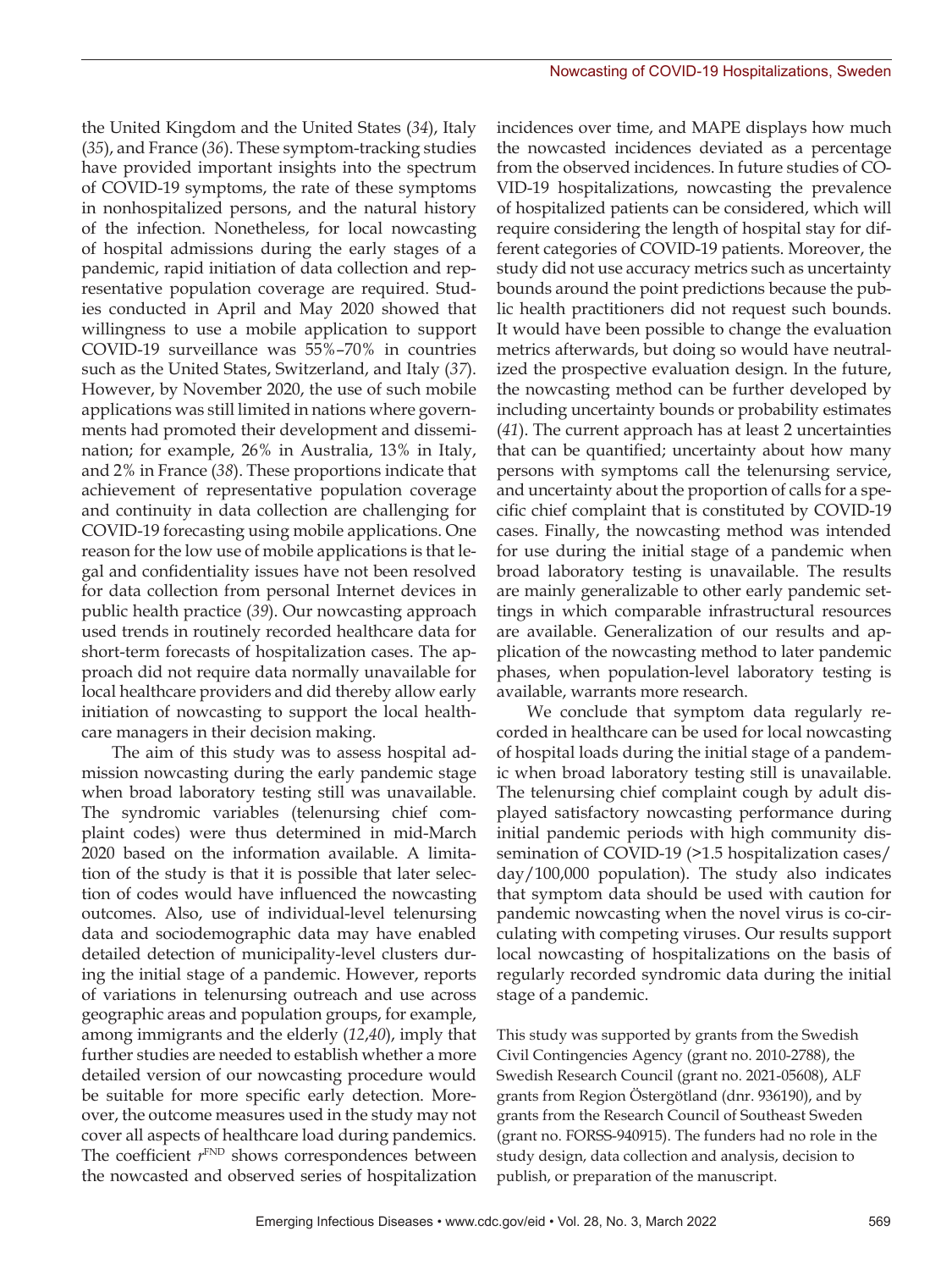## RESEARCH

Authors' contributions: A.S., A.J., O.E., Ö.D., and T.T conceived and designed the study. A.S. and O.E. analyzed the data. O.E., K.S., and F.G. verified the results. A.S. and T.T. wrote the article. A.J., O.E., R.K., K.S., Ö.D., H.E., J.E., C.O.J., C.J.F., T.L., P.G., and F.G. revised the article and provided intellectual content. A.J., O.E., R.K., Ö.D., H.E., J.E., C.O.J., C.J.F., K.S., T.L., P.G., and F.G. gave final approval of the version to be published. T.T. is the guarantor of the content.

## **About the Author**

Dr. Spreco is a researcher in the field of syndromic infectious disease surveillance at Linköping University, and Region Östergötland, Sweden. His main research focus is on evaluation and development of algorithms for local detection and prediction of infectious diseases. During the 2020 pandemic, he provided local forecasts of COVID-19 hospitalizations and healthcare capacity needs to Swedish healthcare regions.

## **References**

- 1 Paul R, Arif AA, Adeyemi O, Ghosh S, Han D. Progression of COVID-19 from urban to rural areas in the United States: a spatiotemporal analysis of prevalence rates. J Rural Health. 2020;36:591-601. https://doi.org/10.1111/jrh.12486
- 2. García-Basteiro AL, Chaccour C, Guinovart C, Llupià A, Brew J, Trilla A, et al. Monitoring the COVID-19 epidemic in the context of widespread local transmission. Lancet Respir Med. 2020;8:440–2. https://doi.org/10.1016/ S2213-2600(20)30162-4
- 3. Gill M, Sridhar D, Godlee F. Lessons from Leicester: a COVID-19 testing system that's not fit for purpose. BMJ. 2020;370:m2690. https://doi.org/10.1136/bmj.m2690
- 4. Chiolero A. Predicting COVID-19 resurgence: do it locally. BMJ. 2020;370:m2731. https://doi.org/10.1136/bmj.m2731
- 5. Grasselli G, Pesenti A, Cecconi M. Critical care utilization for the COVID-19 outbreak in Lombardy, Italy: early experience and forecast during an emergency response. JAMA. 2020;323:1545–6. https://doi.org/10.1001/jama.2020.4031
- 6. Spreco A, Eriksson O, Dahlström Ö, Cowling BJ, Timpka T. Integrated detection and prediction of influenza activity for real-time surveillance: algorithm design. J Med Internet Res. 2017;19:e211. https://doi.org/10.2196/jmir.7101
- 7. Spreco A, Eriksson O, Dahlström Ö, Cowling BJ, Timpka T. Evaluation of nowcasting for detecting and predicting local influenza epidemics, Sweden, 2009–2014. Emerg Infect Dis. 2018;24:1868–73. https://doi.org/10.3201/eid2410.171940
- 8. Spreco A, Eriksson O, Dahlström Ö, Cowling BJ, Biggerstaff M, Ljunggren G, et al. Nowcasting (short-term forecasting) of influenza epidemics in local settings, Sweden, 2008–2019. Emerg Infect Dis. 2020;26:2669–77. https://doi.org/10.3201/ eid2611.200448
- 9. Online counselling support [in Swedish]. 2020 [cited 2020 Mar 10]. https://www.1177.se/om-1177-vardguiden/ om-1177-vardguiden/radgivningsstodet-webb%2D%2 Dett-stod-i-din-verksamhet
- 10. Kvedar J, Coye MJ, Everett W. Connected health: a review of technologies and strategies to improve patient care with telemedicine and telehealth. Health Aff (Millwood). 2014;33:194–9. https://doi.org/10.1377/hlthaff.2013.0992
- 11. Cunningham PN, Grant-Pearce C, Green L, Miles ID, Rigby J, Uyarra E. In sickness, in health, and in innovation: NHS DIRECT—a health sector innovation study. Presented at: Breaking New Ground: Innovation in the Public Sector International Conference; September 22–23, 2005; University College, Cork, Ireland.
- 12. Blakoe M, Gamst-Jensen H, von Euler-Chelpin M, Collatz Christensen H, Møller T. Sociodemographic and health-related determinants for making repeated calls to a medical helpline: a prospective cohort study. BMJ Open. 2019;9:e030173. https://doi.org/10.1136/ bmjopen-2019-030173
- 13. Kaminsky E, Aurin IE, Hedin K, Andersson L, André M. Registered nurses' views on telephone nursing for patients with respiratory tract infections in primary healthcare—a qualitative interview study. BMC Nurs. 2020;19:65. https://doi.org/10.1186/s12912-020-00459-1
- 14. Timpka T, Spreco A, Eriksson O, Dahlström Ö, Gursky EA, Strömgren M, et al. Predictive performance of telenursing complaints in influenza surveillance: a prospective cohort study in Sweden. Euro Surveill. 2014;19:20966. https://doi.org/10.2807/1560-7917.ES2014.19.46.20966
- 15. Timpka T, Eriksson H, Gursky EA, Strömgren M, Holm E, Ekberg J, et al. Requirements and design of the PROSPER protocol for implementation of information infrastructures supporting pandemic response: a Nominal Group study. PLoS One. 2011;6:e17941. https://doi.org/10.1371/ journal.pone.0017941
- 16. Folkhälsomyndigheten. Syndrome monitoring [in Swedish] [cited 2020 Mar 15]. https://www.folkhalsomyndigheten. se/smittskydd-beredskap/overvakning-och-rapportering/ syndromovervakning
- 17. Guan WJ, Ni ZY, Hu Y, Liang WH, Ou CQ, He JX, et al.; China Medical Treatment Expert Group for COVID-19. Clinical characteristics of coronavirus disease 2019 in China. N Engl J Med. 2020;382:1708–20. https://doi.org/10.1056/ NEJMoa2002032
- 18. Wu Z, McGoogan JM. Characteristics of and important lessons from the coronavirus disease 2019 (COVID-19) outbreak in China: summary of a report of 72,314 cases from the Chinese Center for Disease Control and Prevention. JAMA. 2020;323:1239–42. https://doi.org/ 10.1001/jama.2020.2648
- 19. Chen N, Zhou M, Dong X, Qu J, Gong F, Han Y, et al. Epidemiological and clinical characteristics of 99 cases of 2019 novel coronavirus pneumonia in Wuhan, China: a descriptive study. Lancet. 2020;395:507–13. https://doi.org/ 10.1016/S0140-6736(20)30211-7
- 20. Spreco A, Eriksson O, Dahlström Ö, Timpka T. Influenza detection and prediction algorithms: comparative accuracy trial in Östergötland county, Sweden, 2008–2012. Epidemiol Infect. 2017;145:2166–75. https://doi. org/10.1017/S0950268817001005
- 21. Sveriges Kommuner och landsting (SKL). No one unnecessarily at hospital [in Swedish]. 2016 [cited 2021 Oct 10]. https://webbutik.skr.se/bilder/artiklar/pdf/7585-421-2.pdf
- 22. US Centers for Disease Control and Prevention. Flu symptoms and complications. 2020 [cited 2020 Oct 19]. https://www.cdc.gov/flu/symptoms/symptoms.htm
- 23. Melidou A, Pereyaslov D, Hungnes O, Prosenc K, Alm E, Adlhoch C, et al.; World Health Organization European Region Influenza Surveillance Network. Virological surveillance of influenza viruses in the WHO European Region in 2019/20—impact of the COVID-19 pandemic. Euro Surveill. 2020;25:2001822. https://doi.org/ 10.2807/1560-7917.ES.2020.25.46.2001822